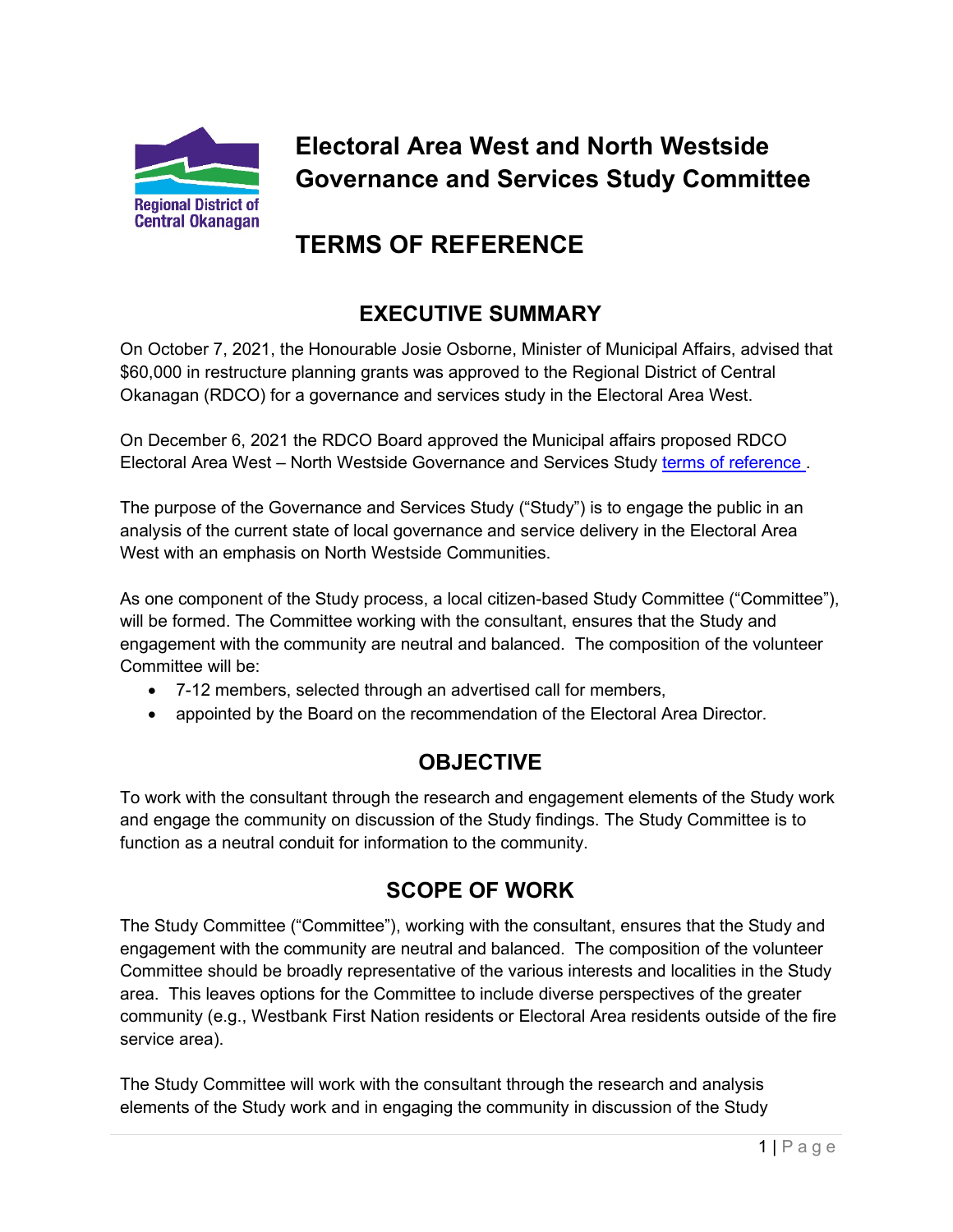findings. Based on the Study's findings and community input, the Committee will make recommendations to the RDCO Board.

### **OUT OF SCOPE**

Detailed technical and financial information on the impact of municipal incorporation. This analysis would be undertaken through an incorporation study.

#### **MEMBERSHIP**

The governance Study area encompasses Electoral Area West, with an emphasis on the North Westside communities. This leaves options for Committee membership to include diverse perspectives of the greater community (e.g., Westbank Fist Nation residents or Electoral Area residents outside of the fire service area).

Membership on this Committee shall include 7 – 12 members with broad representation of the various interests and localities in the Study area:

- The Electoral Area West Director in ex-officio and non-voting capacity
- 7-12 members, selected through an advertised call for members,
- appointed by the Board on the recommendation of the Electoral Area Director.

The Study Committee is a neutral fact-finding body, in place to ensure that the technical analysis is objective and thorough. Individual members should ensure that any expression of their personal opinions do not detract from the ability of the Study Committee to function as a neutral conduit for information to the community.

#### **CHAIR**

The Study Committee will select a chair and vice chair from among its membership.

#### **APPOINTMENT AND TERM**

The Committee will cease to exist when the Regional Board receives a final recommendation and deems their work to be completed.

#### **MEETING PROCEDURES**

The Chair in consultation with the consultant shall call meetings of the Committee as required.

All meetings will be held in open session and in a location accessible to the public according to the Regional District of Central Okanagan Board Procedure Bylaw No. 1278, 2010 and *Community Charter (s. 93)*.

Unless otherwise authorized by the Committee, the public shall only address the Committee when they are a scheduled delegation on the Committee meeting agenda.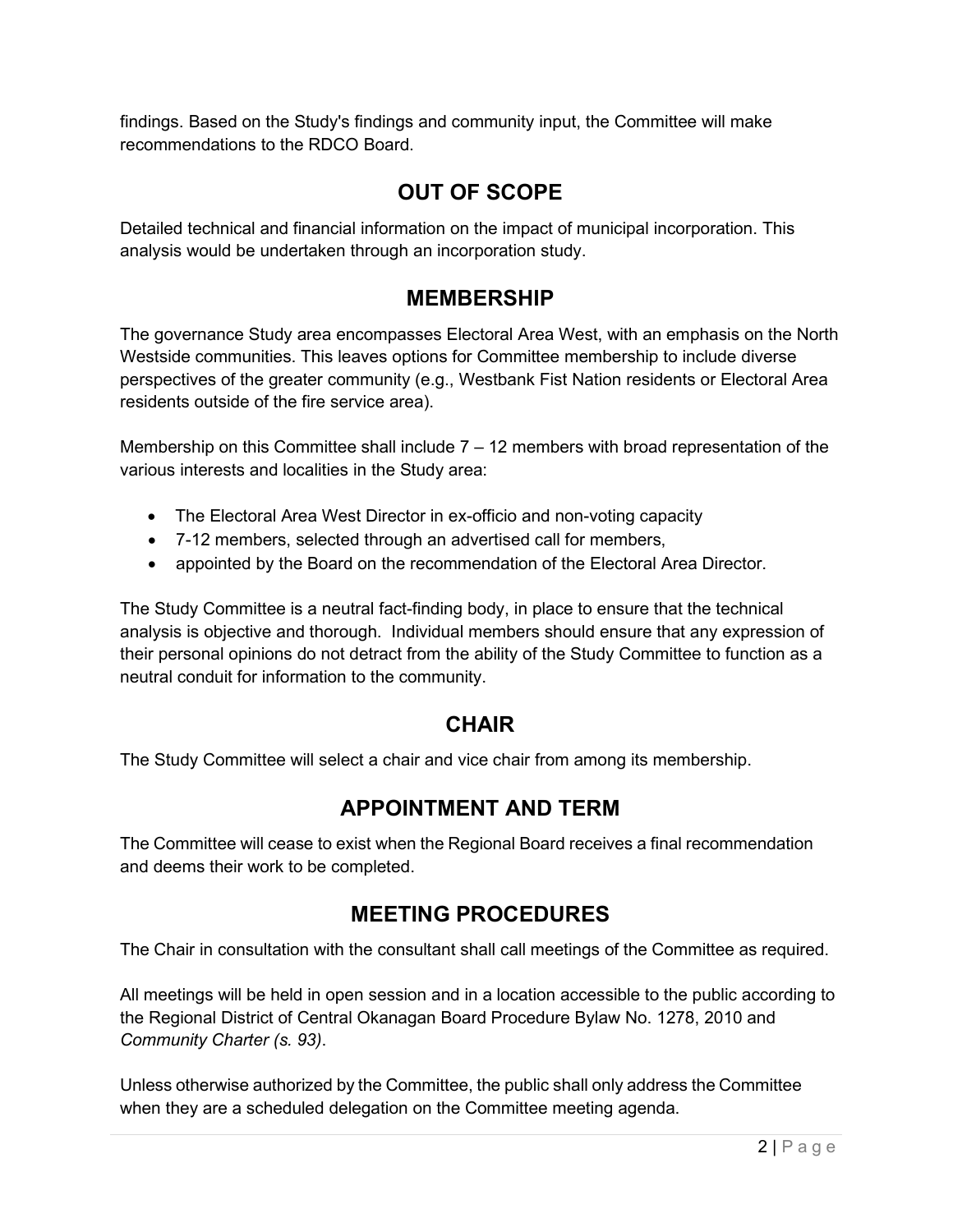A majority of the Committee shall represent a quorum.

Minutes of the meetings will be prepared by staff and then signed by the Committee Chair. Originals of the minutes will be forwarded to the RDCO Corporate Services Department for record keeping.

## **CONFLICT OF INTEREST**

Committee members must abide by the conflict of interest provisions of the *Community Charter*.

Members who have a direct or indirect pecuniary interest in a matter under discussion are not permitted to participate in the discussion of the matter or to vote on a question in respect of the matter.

They must declare their conflict and state the general nature of their conflict, and then leave the meeting or that part of the meeting where the matter is under discussion. The member's declaration must be recorded in the minutes, and the Committee member must not attempt in anyway, whether before, during or after the meeting to influence the voting on any question in respectof the matter.

Committee members will conduct themselves and the committee meetings in accordance with the RDCO Board Procedure Bylaw.

#### **COMMUNICATIONS**

The Chair of the Committee shall be the spokesperson for all matters referred to, and resolutions made by the Committee.

#### **VOTING**

All members of the Committee, including the Chair, vote on every question unless they have declared a conflict and left the meeting. The Electoral Area Director, as an ex-officio, non-voting member, does not have a vote.

Members who have abstained from voting are counted as having voted for the question.

If the votes are equal for and against, the question is defeated.

## **REPORTING TO THE REGIONAL BOARD**

Recommendations of the Committee must be adopted by Committee resolution prior to presentation to the Regional Board.